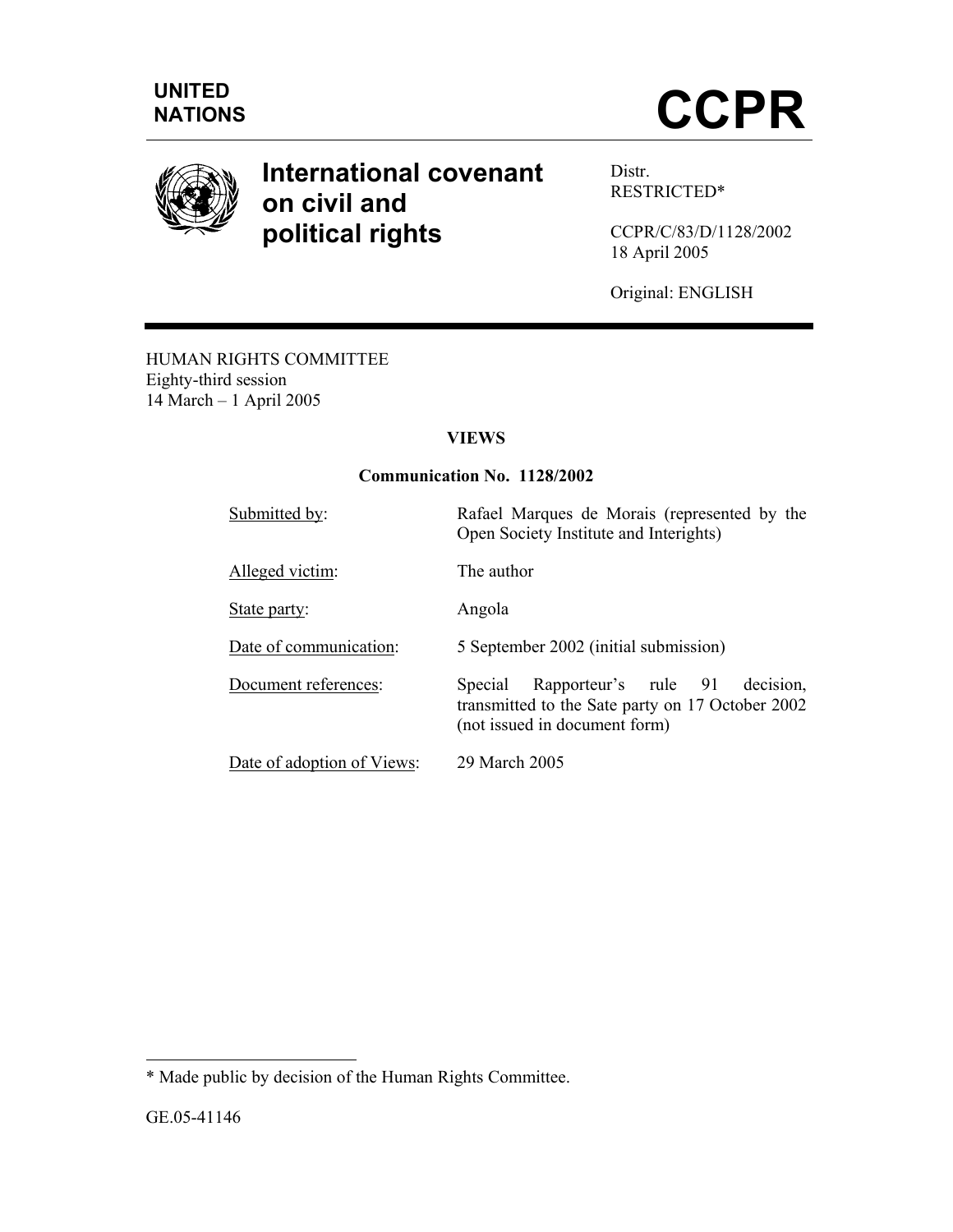*Subject matter:* Arrest, detention and conviction of journalist for criticizing the Angolan President

 *Procedural issues:* State party's failure to cooperate - Substantiation of claims by author - Admissibility *ratione materiae* - Exhaustion of domestic remedies

 *Substantive issues:* Liberty and security of person - Right to be informed of reasons for arrest - Right to be brought promptly before a judge - Challenge of lawfulness of detention - Compensation for unlawful arrest or detention - Right to a fair trial - Liberty of movement - Freedom of speech

 *Articles of the Covenant:* 9 (1) to (5), 14 (1), (3) (a), (b), (d), (e), and (5), 12 and 19

 *Articles of the Optional Protocol:* 2, 3 and 5 (2) (b)

 On 29 March 2005, the Human Rights Committee adopted the annexed draft as the Committee's Views, under article 5, paragraph 4, of the Optional Protocol in respect of communication No. 1128/2002. The text of the Views is appended to the present document.

[ANNEX]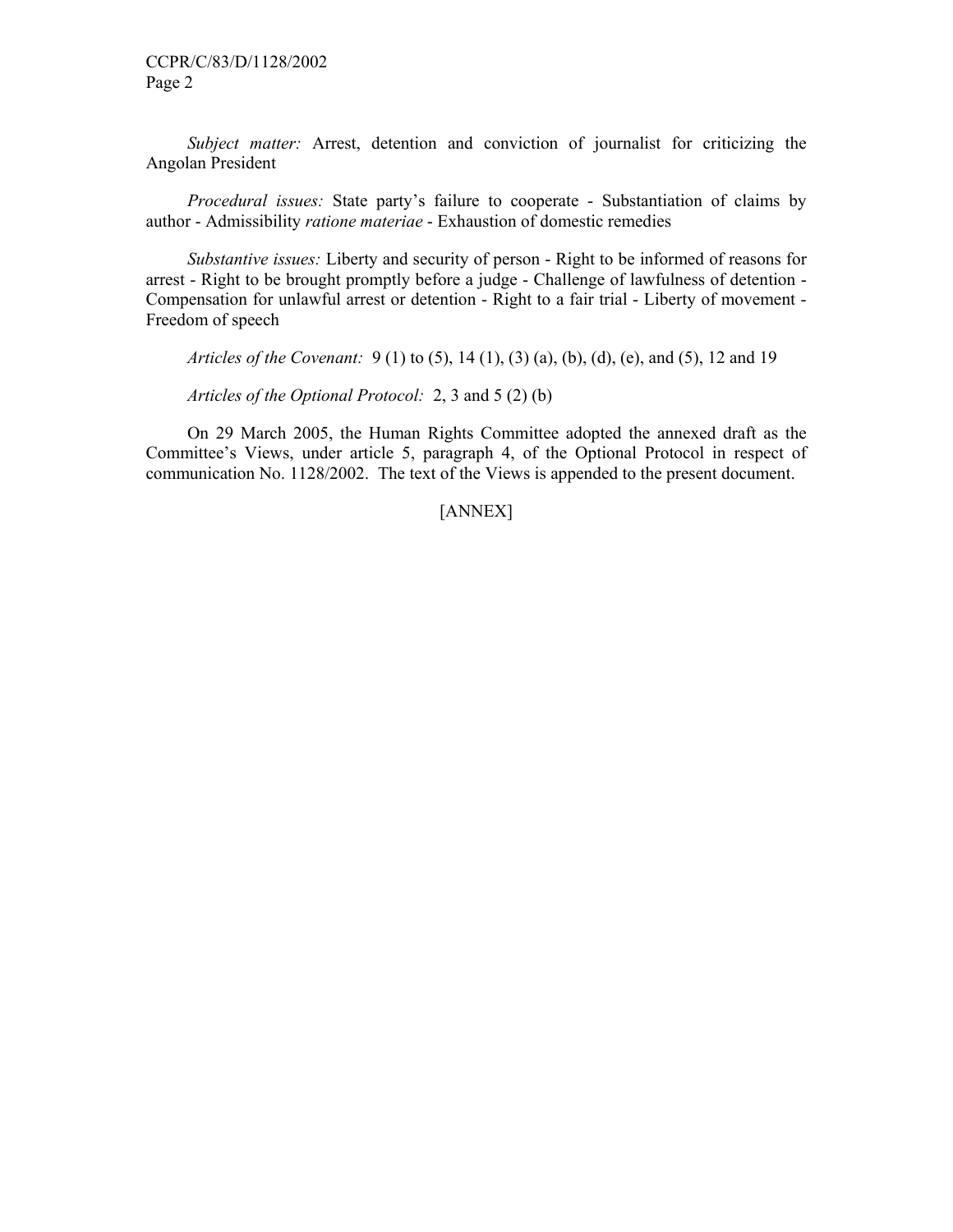#### **ANNEX**

Views of the Human Rights Committee under article 5, paragraph 4, of the Optional Protocol to the International Covenant on Civil and Political rights

Eighty-third session

concerning

#### **Communication No. 1128/2002\*\***

| Submitted by:          | Rafael Marques de Morais (represented by the<br>Open Society Institute and Interights) |
|------------------------|----------------------------------------------------------------------------------------|
| Alleged victim:        | The author                                                                             |
| State party:           | Angola                                                                                 |
| Date of communication: | 5 September 2002 (initial submission)                                                  |

 The Human Rights Committee, established under article 28 of the International Covenant on Civil and Political Rights,

Meeting on 29 March 2005,

 Having concluded its consideration of communication No. 1128/2002, submitted to the Human Rights Committee on behalf of Rafael Marques de Morais under the Optional Protocol to the International Covenant on Civil and Political Rights,

 Having taken into account all written information made available to it by the author of the communication, and the State party,

Adopts the following:

1

#### **Views under article 5, paragraph 4, of the Optional Protocol**

1. The author of the communication is Rafael Marques de Morais, an Angolan citizen, born on 31 August 1971. He claims to be a victim of violations by Angola<sup>1</sup> of articles 9, 12, 14 and 19 of the International Covenant on Civil and Political Rights (the Covenant). The author is represented by counsel.

<sup>\*\*</sup> The following members of the Committee participated in the examination of the present communication: Mr. Abdelfattah Amor, Mr. Nisuke Ando, Mr. Prafullachandra Natwarlal Bhagwati, Ms. Christine Chanet, Mr. Maurice Glèlè Ahanhanzo, Mr. Edwin Johnson, Mr. Walter Kälin, Mr. Ahmed Tawfik Khalil, Mr. Michael O'Flaherty, Ms. Elisabeth Palm, Mr. Rafael Rivas Posada, Sir Nigel Rodley, Mr. Ivan Shearer, Mr. Hipólito Solari-Yrigoyen, Ms. Ruth Wedgwood and Mr. Roman Wieruszewski.

<sup>&</sup>lt;sup>1</sup> The Covenant and the Optional Protocol to the Covenant entered into force for the State party on 10 April 1992.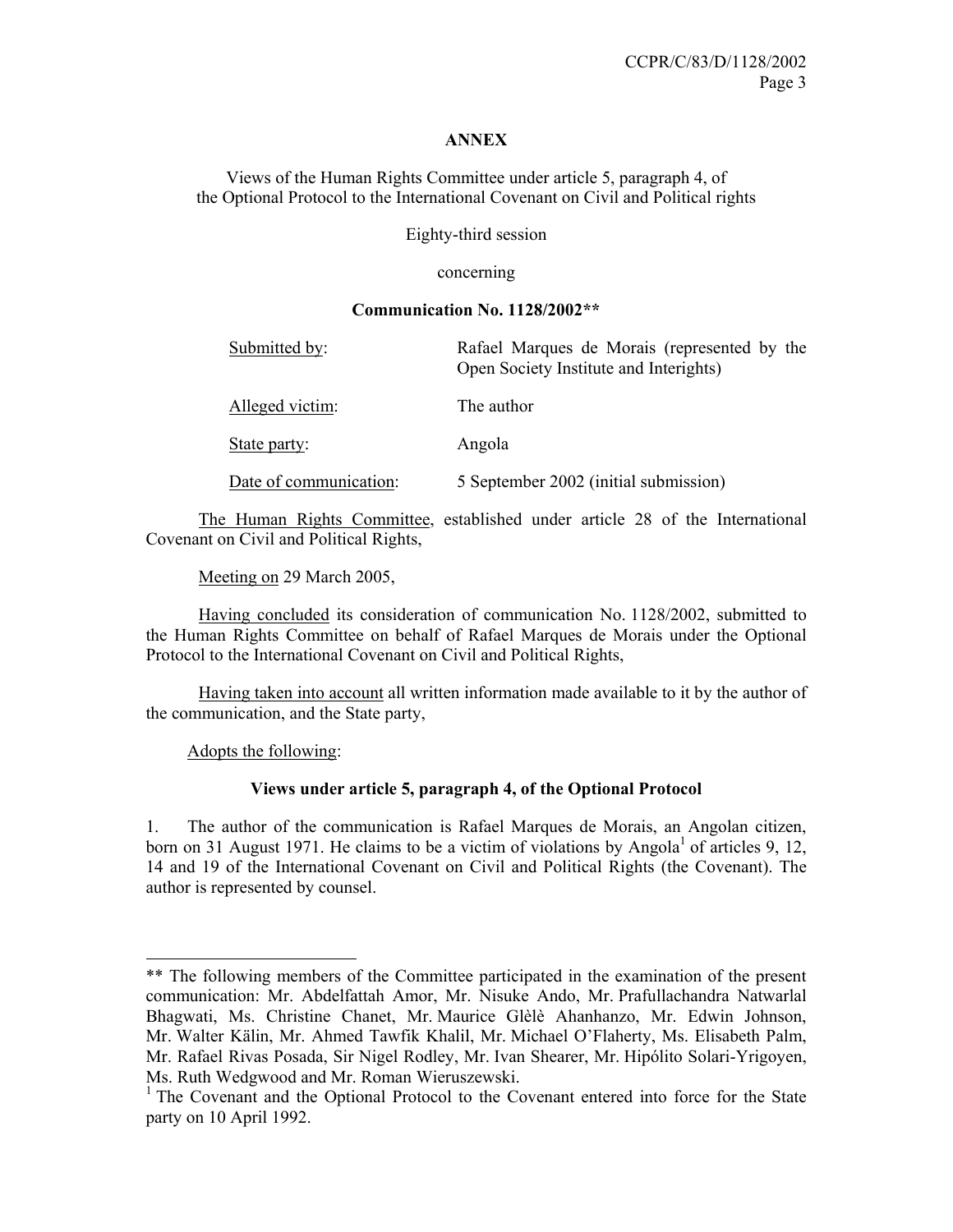#### **Factual background**

2.1 On 3 July, 28 August and 13 October 1999, the author, a journalist and the representative of the Open Society Institute in Angola, wrote several articles critical of Angolan President *dos Santos* in an independent Angolan newspaper, the *Agora*. In these articles, he stated, inter alia, that the President was responsible "for the destruction of the country and the calamitous situation of State institutions" and was "accountable for the promotion of incompetence, embezzlement and corruption as political and social values."

2.2 On 13 October 1999, the author was summoned before an investigator at the National Criminal Investigation Division (DNIC) and questioned for approximately three hours before being released. In an interview later that day with the Catholic radio station, *Radio Ecclésia*, the author reiterated his criticism of the President and described his treatment by the DNIC.

2.3 On 16 October 1999, the author was arrested at gunpoint by 20 armed members of the Rapid Intervention Police and DNIC officers at his home in Luanda, without being informed about the reasons for his arrest. He was brought to the Operational Police Unit, where he was held for seven hours and questioned before being handed over to DNIC investigators, who questioned him for five hours. He was then formally arrested, though not charged, by the deputy public prosecutor of DNIC.

2.4 From 16 to 26 October 1999, the author was held incommunicado at the high security Central Forensic Laboratory (CFL) in Luanda, where he was denied access to his lawyer and family and was intimidated by prison officials, who asked him to sign documents disclaiming responsibility of the CFL or the Angolan Government for eventual death or any injuries sustained by him during detention, which he refused to do. He was not informed of the reasons for his arrest. On arrival at the CFL, the chief investigator merely stated that he was being held as a UNITA (National Union for the Total Independence of Angola) prisoner.

2.5 On or about 29 October 1999, the author was transferred to *Viana* prison in Luanda and granted access to his lawyer. On the same day, his lawyer filed an application for habeas corpus with the Supreme Court, challenging the lawfulness of the author's arrest and detention, which was neither acknowledged, nor assigned to a judge or heard by the Angolan courts.

2.6 On 25 November 1999, the author was released from prison on bail and informed of the charges against him for the first time. Together with the director, A. S., and the chief editor, A. J. F., of *Agora*, he was charged with "materially and continuously committ[ing] the crimes characteristic of defamation and slander against His Excellency the President of the Republic and the Attorney General of the Republic…by arts. 44, 46 all of Law no 22/91 of June 15 (the Press Law) with aggravating circumstances 1, 2, 10, 20, 21 and 25, all of articles 34 of the Penal Code." The terms of bail obliged the author "not to leave the country" and "not to engage in certain activities that are punishable by the offence committed and that create the risk that new violations may be perpetrated – Art 270 of the Penal Code". Several requests by the author for clarification of these terms were unsuccessful.

2.7 The author's trial began on 21 March 2000. After thirty minutes, the judge ordered the proceedings to continue in camera, since a journalist had tried to photograph the proceedings.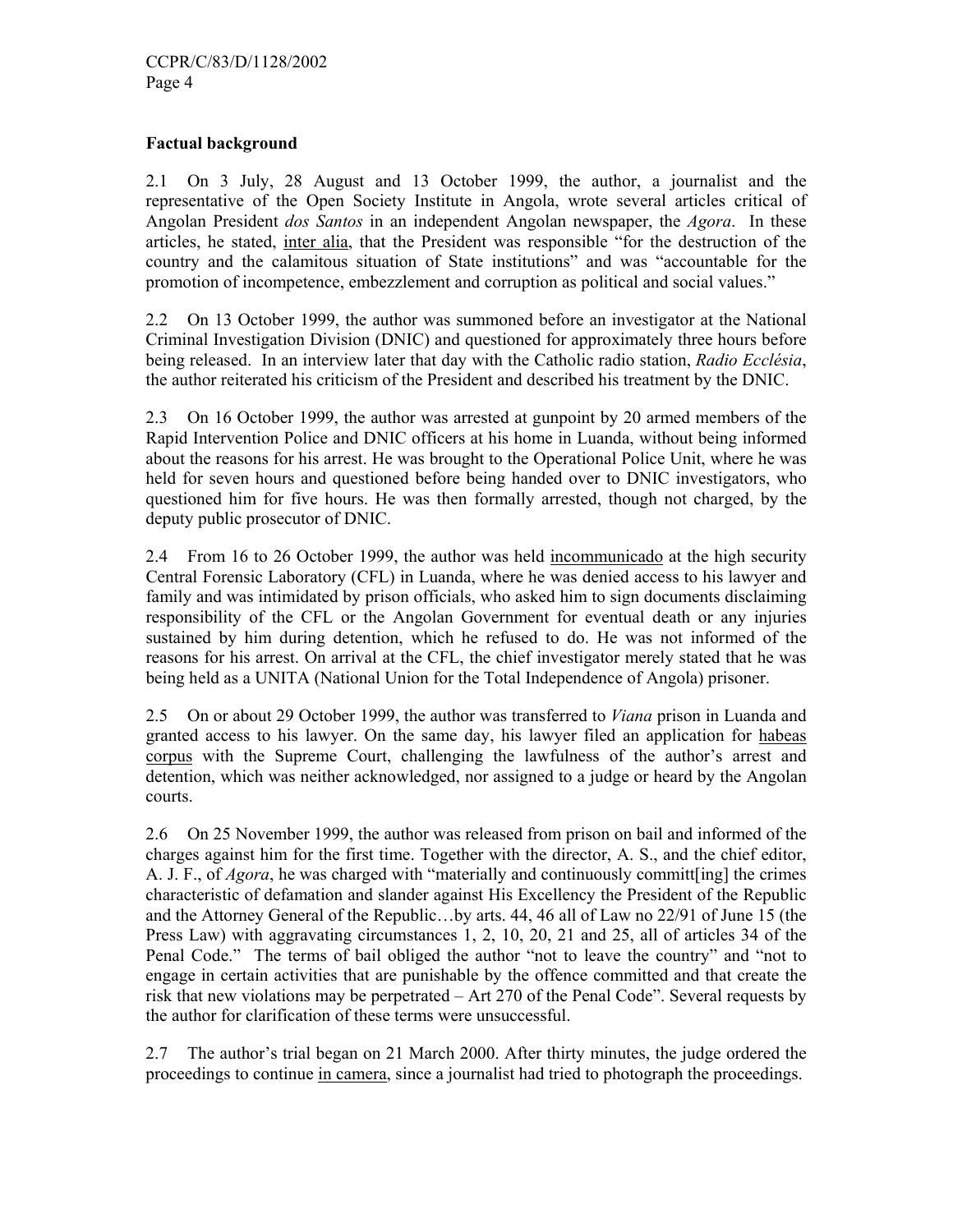2.8 By reference to article  $46<sup>2</sup>$  of Press Law No. 22/91 of June 15 1991, the Provincial Court ruled that evidence presented by the author to support his defence of the 'truth' of the allegations and the good faith basis upon which they were made, including the texts of speeches of the President, Government resolutions and statements of foreign State officials, was inadmissible. In protest, the author's lawyer left the courtroom, stating that he could not represent his client in such circumstances. When he returned to the courtroom on 25 March, the trial judge prevented him from resuming his representation of the author and ordered that he be disbarred from practising as a lawyer in Angola for a period of six months. The Court then appointed as ex officio defence counsel an official of the General Attorney's Office working at the Provincial Court's labour tribunal, who allegedly was not qualified to practise as a lawyer.

2.9 On 28 March 2000, a witness testifying on behalf of the author was ordered to leave the court and to stop his testimony after asserting that the law under which the author had been charged had was unconstitutional. The Court also refused to allow the author to call two other defence witnesses, without giving reasons.

2.10 On 31 March 2000, the Provincial Court convicted the author of abuse of the press<sup>3</sup> by defamation,<sup>4</sup> finding that his newspaper article of 3 July 1999, as well as the radio interview, contained "offensive words and expressions" against the Angolan President and, albeit not raised by the accusation and therefore not punishable, against the Attorney-General in their official and personal capacities. The Court found that the author had "acted with intention to injure" and based the conviction on the combined effect of articles 43, 44, 45 and 46 of Press Law No. 22/91, aggravated by item 1 of article 34 of the Penal Code (premeditation). It sentenced the author to six months' imprisonment and a fine of 1,000,000.00 Kwanzas (Nkz.) to "discourage" similar behaviour, at the same time ordering the payment of NKz. 100,000.00 compensatory damages to "the offended" and of a court tax of NKz. 20,000.00.

2.11 On 4 April 2000, the author appealed to the Supreme Court of Angola. On 7 April 2000, the Supreme Court issued a public notice criticizing the Bar Association for having qualified the trial judge's suspension of the author's lawyer as null and void for lack of

 $2^2$  Article 46 of the Press Law reads: "If the person defamed is the President of the Republic of Angola, or the head of a foreign State, or its representative in Angola, then proof of the veracity of the facts shall not be admitted."

 $3$  The crime of abuse of the press is defined as follows in article 43 of the Press Law: "(1) For purposes of this law, an abuse of the press shall be deemed to be any act or behavio[u]r that injures the juridical values and interests protected by the criminal code, effected by publication of texts or images through the press, radio broadcasts or television. (2) The criminal code is applicable to the aforementioned crimes as follows: (a) The court shall apply the punishment set forth in the incriminating legislation, which punishment may be aggravated pursuant to general provisions. (b) If the agent of the crime has not previously been found guilty of any abuse of the press, then the punishment of imprisonment may be replaced by a fine of not less than NKz. 20,000.00."

<sup>4</sup> Article 407 of the Criminal Code describes the crime of defamation as follows: "If one person defames another publicly, de viva voce, in writing, in a published drawing, or in any public manner, imputing to him something offensive to his hono[u]r and dignity, or reproduces this, then he shall be condemned to a prison term of up to four months and a fine of up to one month."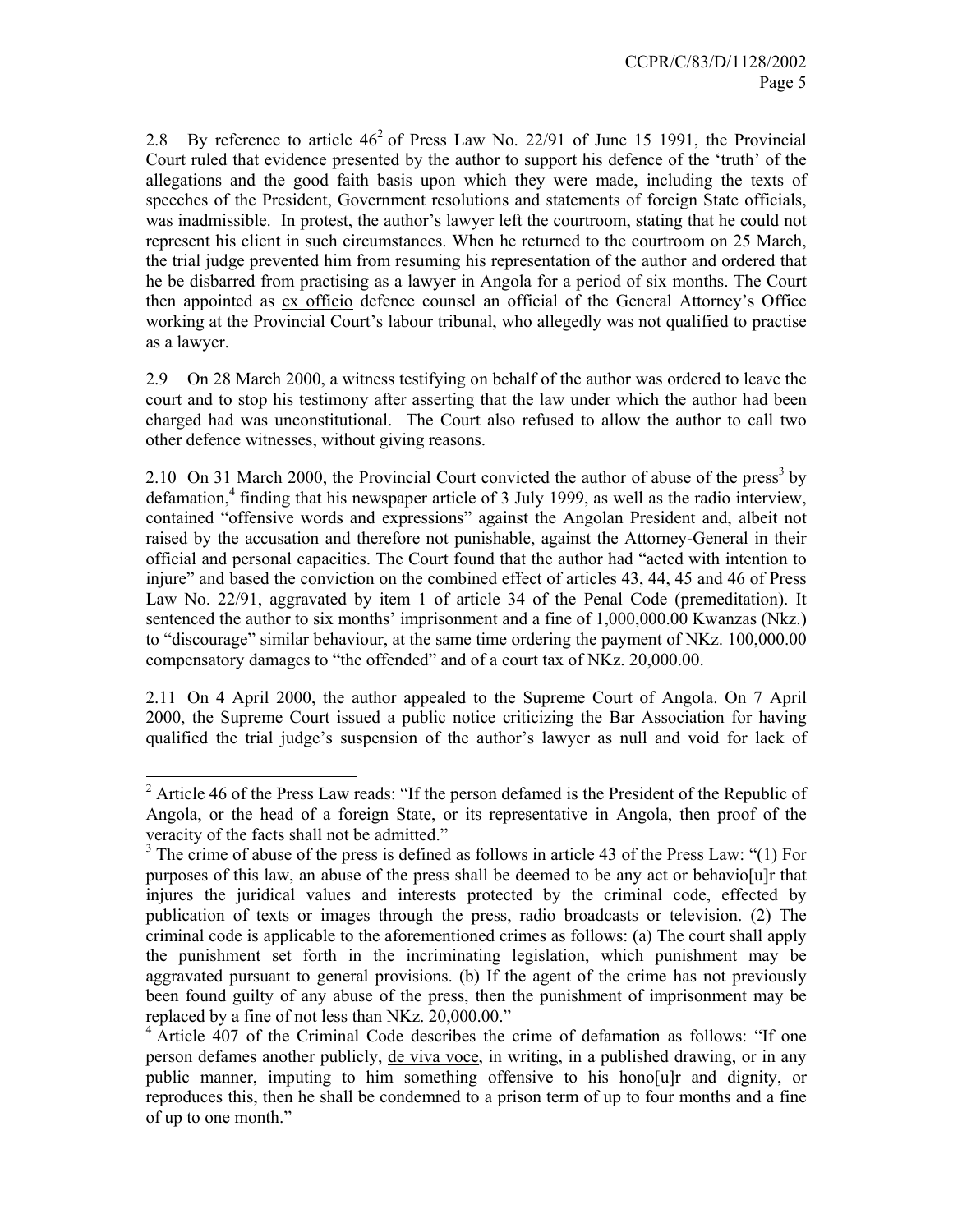-

jurisdiction, in a decision of its National Council adopted on 27 March 2000.<sup>5</sup>

2.12 On 26 October 2000, the Supreme Court quashed the trial court's judgment on the defamation count, but upheld the conviction for abuse of the press on the basis of injury<sup>6</sup> to the President, punishable by item No. 3 of article  $45^7$ , of Press Law No. 22/91. The Court considered that the author's acts were not covered by his constitutional right to freedom of speech, since the exercise of that right was limited by other constitutionally recognized rights, such as one's honour and reputation, or by "the respect that is due to the organs of sovereignty and to the symbols of the state, in this case the President of the Republic." It affirmed the prison term of six-month, but suspended its application for a period of five years, and ordered the author to pay a court tax of NKz. 20,000.00 and NKz. 30,000.00 damages to the victim. The judgment did not refer to the pre-existing bail conditions imposed on the author.

2.13 On 11 November 2000, the author unsuccessfully sought to obtain a declaration confirming that his bail restrictions were no longer applicable.

2.14 On 12 December 2000, the author was prevented from leaving Angola for South Africa to participate in an Open Society Institute conference; his passport was confiscated. Despite repeated requests, his passport was not returned to him until 8 February 2001, following a court order of 2 February 2001 based on Amnesty Law 7/00 of 15 December 2000,<sup>8</sup> which was declared applicable to the author's case. Regardless of this amnesty, on 19 January 2002, the author was summoned to the Provincial Court and ordered to pay compensation of Nkz. 30,000 to the President, which he refused to pay, and legal costs, for which he paid.

 $<sup>5</sup>$  The translation of the Supreme Court's public notice reads, in pertinent parts: "It does not</sup> make sense, therefore, for a single courtroom incident, resulting from a decision handed down by the Judge in question in open court, a decision which may be cured by a higher court in the legal process, and which is subject to an inter-institutional decision, to have caused such an inflammatory and unnecessary public notice from the Bar Association, creating an unjustly suspicious climate and discrediting [the judiciary] both domestically and abroad, and causing distorted proclamations by individuals, institutions, and even governmental officials."

<sup>6</sup> The crime of injury is defined in article 410 of the Criminal Code: "The crime of injury, without imputation of any determined fact, if committed against any person publicly, by gestures, de viva voce, by published drawing or text, or by any other means of publication, shall be punished with a prison term of up to two months and a fine […].

In an accusation for injury, no proof whatsoever of the veracity of the facts to which the injury may refer shall be admissible."

 $\frac{7}{1}$  Article 45 No. 3 reads: "Providing the veracity of the facts of the offense, once admitted by the author, shall render it exempt from punishment. Otherwise, the violator would be punished as a slanderer and sentenced to a prison term of up to 2 years and the corresponding finde, in addition to damages to be determined by a court, but in no case less than NKz. 50,000.00."

 $8$  Amnesty Law 7/00 applies to "crimes against security which were committed [...] within the sphere of the Angolan conflict, as long as its agents have presented themselves or may come to present themselves to the Angolan authorities […]."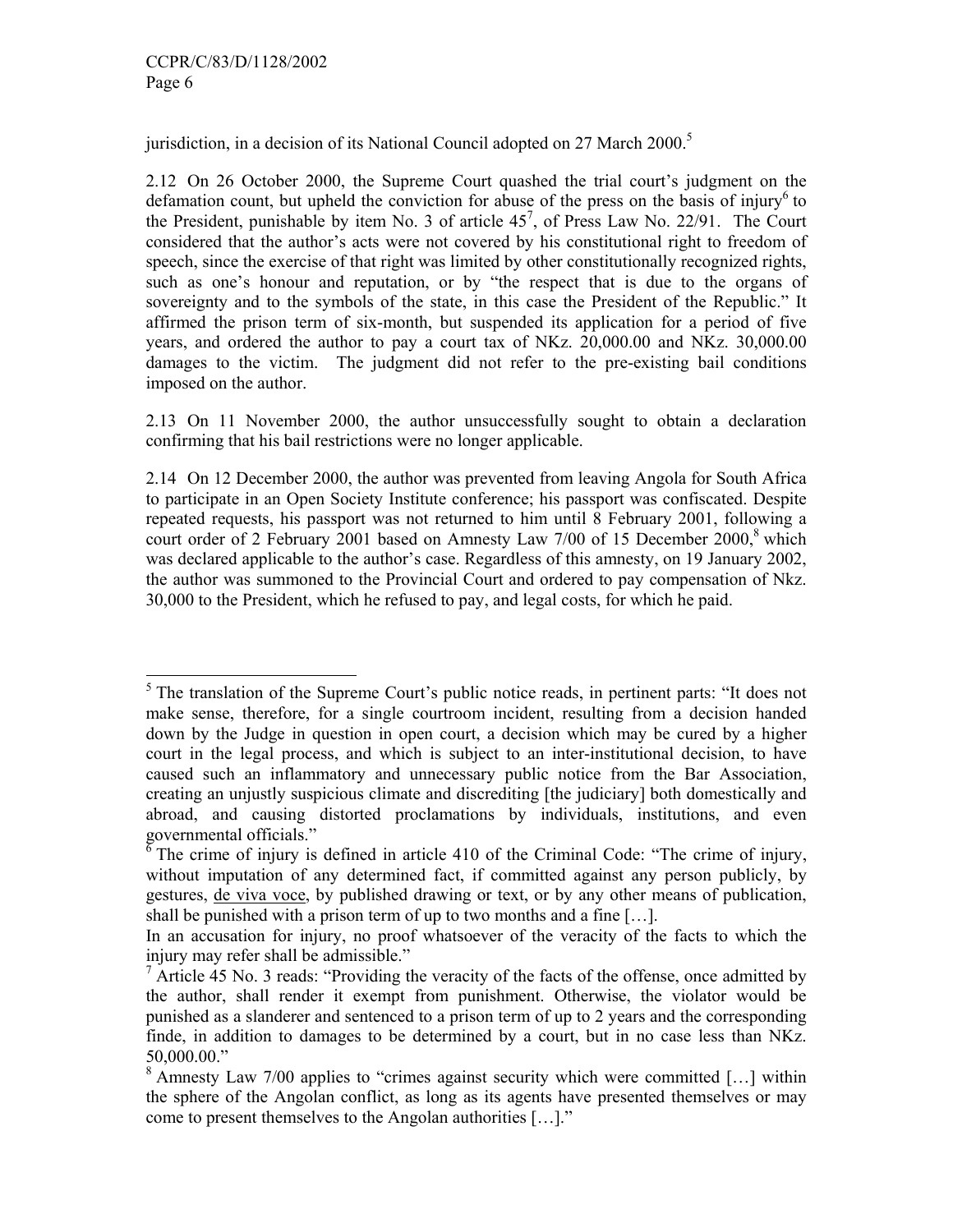### **The complaint**

3.1 The author claims that his arrest and detention were not based on sufficiently defined provisions, in violation of article 9, paragraph 1, of the Covenant. In particular, article 43 of the Press Law on 'abuse of the press' and article 410 of the Criminal Code on 'injury' lacked specificity and were overly broad, making it impossible to ascertain what sort of political speech remained permissible. Moreover, the authorities relied upon different legal bases for the author's arrest and throughout the course of his subsequent indictment, trial and appeal. Even assuming that his arrest was lawful, his continued detention for a period of 40 days was neither reasonable nor necessary in the circumstances of his case.<sup>9</sup>

3.2 The author claims a violation of article 9, paragraph 2, as he was arrested without being informed of the reasons for his arrest or the charges against him. His 10-day incommunicado detention,<sup>10</sup> without access to his lawyer or family, the denial of his constitutional<sup>11</sup> right to be brought before a judge during the entire 40 days of his detention, and the authorities' failure to release him promptly pending trial, despite the absence of a risk of flight (as reflected by his cooperative attitude, e.g. when he reported to the DNIC on 13 October 1999), violated his rights under article 9, paragraph 3. The fact that he was prevented from challenging the lawfulness of his detention while detained incommunicado also violated article 9, paragraph 4, as did the Angolan courts' failure to address his habeas corpus application. Under article 9, paragraph 5, the author claims compensation for his unlawful arrest and detention.

3.3 The author contends that the exclusion of the press and the public from his trial was not justified by any of the exceptional circumstances enumerated in article 14, paragraph 1, since the disruptive photographer could have been deprived of his camera or excluded from the courtroom $^{12}$ .

3.4 The fact that the author did not receive the formal charges against him until 40 days after his arrest is said to violate his right under article 14, paragraph 3 (a), to be informed promptly of the nature and cause of the charge against him. He argues that this delay was not justified by the complexity of the case. Moreover, his conviction of more serious crimes (articles 43 and 45 of the Press Law) than the ones for which he was originally charged (articles 44 and 46 of the Press Law) breached his right to adequate facilities for the preparation of his defence (article 14, paragraph 3 (b), of the Covenant). His conviction on these additional charges should have been quashed by the Supreme Court, which instead held that a Provincial Court "may sentence a defendant for an infraction different from the one that he was accused of, even if it is more serious, provided that the grounds are facts included in the indictment or similar ruling."

 9 The author refers to Communication No. 305/1988, *van Alphen v. The Netherlands*, Views adopted on 23 July 1990, at para. 5.8.

<sup>&</sup>lt;sup>10</sup> By reference to Communication No. 277/1988, *Terán Jijón v. Ecuador*, Views adopted on 26 March 1992, at para. 3, the author submits that incommunicado detention as such gives rise to a violation of article 9, paragraph 3, of the Covenant, since it negatively impacts on the exercise of the right to be brought before a judge.

<sup>&</sup>lt;sup>11</sup> Article 38 of the Constitution of Angola provides: "Any citizen subjected to preventive detention shall be taken before a competent judge to legalise the detention and be tried within the period provided for by law or released."

 $12$  It appears that this issue was not however raised in the Supreme Court.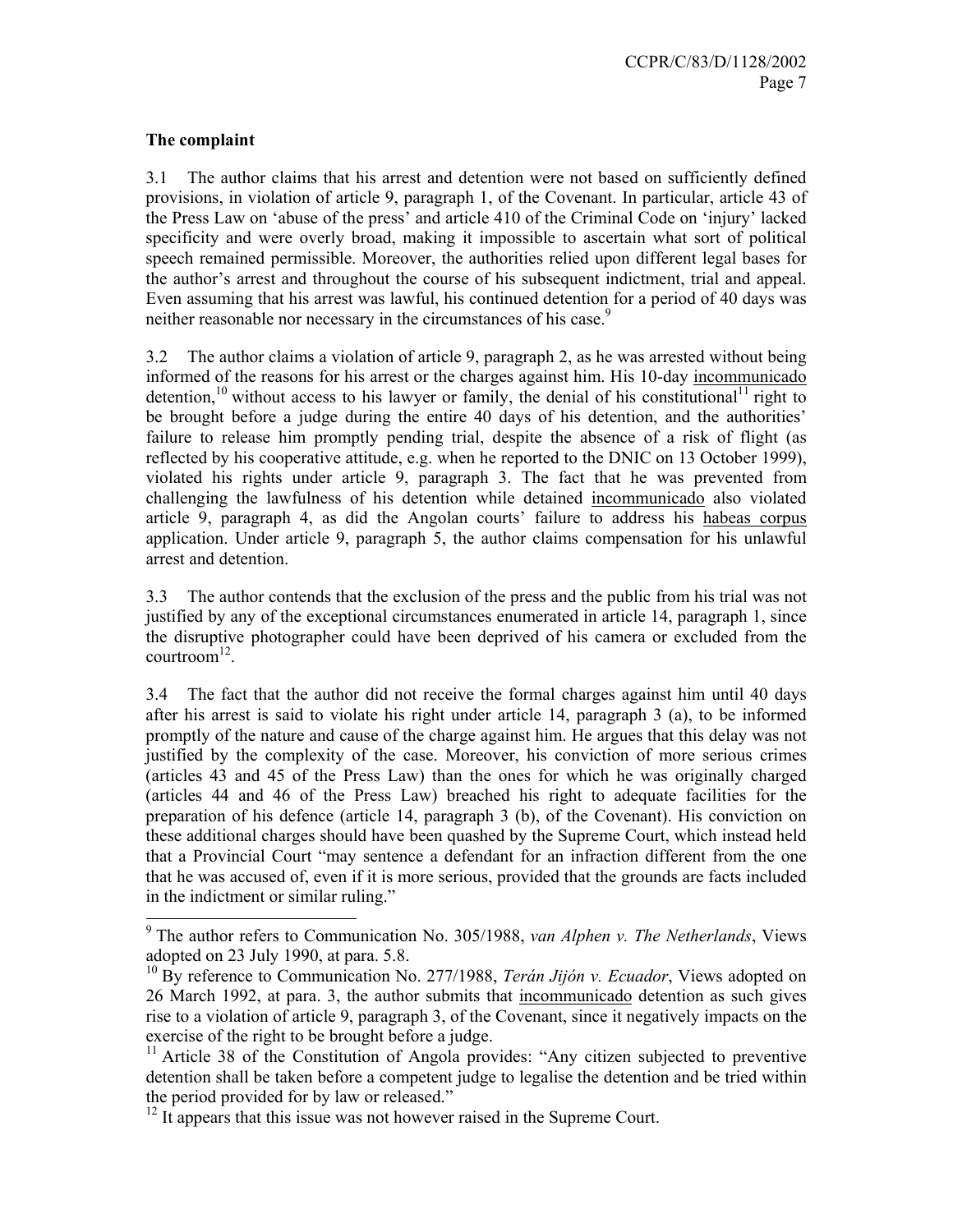3.5 The author claims that his right under article 14, paragraph 3 (b), to communicate with counsel was violated, as he could not consult his lawyer during incommunicado detention, at a critical state of the proceedings, and because the trial judge did not adjourn the trial upon disbarring the author's lawyer and appointing an ex officio defence counsel on 23 March 2000, thereby denying him adequate time to communicate with his new counsel. His right to defend himself through legal assistance of his own choosing (article 14, paragraph 3(d)) was breached because his lawyer was unlawfully removed from the case, as confirmed by the Supreme Court's judgment of 26 October 2000. He claims that, despite his willingness to pay for a counsel of his own choosing, a new counsel was appointed ex officio, who was neither qualified nor competent to provide adequate defence, limiting his interventions during the remainder of the trial to requesting the Court to "do justice" and to an expression of satisfaction with the proceedings.

3.6 For the author, the judge's decision to hear only one defence witness, a human rights activist who was expelled from court after claiming that article 46 of the Press Law was unconstitutional, and to reject documentary evidence of the truth of the author's statements, and the good faith basis on which they had been made, on the ground that article 46 of the Press Law precluded the presentation of evidence against the President, violated his rights under article 14, paragraph 3 (e), and denied him an opportunity to produce evidence on whether or not all the elements of the offence had been met, in particular whether he had acted with the intention of offending the President.

3.7 The author claims a violation of article 14, paragraph 5, because of the Supreme Court's lack of impartiality when it publicly criticized the Bar Association while his appeal was still pending, as well as by the lack of clarity as to the exact legal basis of his conviction, which prevented him from lodging a "meaningful" appeal.

3.8 The author contends that his critical statements about President *dos Santos* were covered by his right to freedom of expression under article 19, which requires that citizens be allowed to criticize or openly and publicly evaluate their Governments, as well as the ability of the press to express political opinion, including criticism of those who wield political power. His unlawful arrest and detention on the basis of his statements, the restrictions on his rights to free speech and movement pending trial, his conviction and sentence, and the threat that any expression of opinion may be punished by similar sanctions in the future constituted restrictions on his freedom of speech. He argues that these restrictions were not "provided by law" within the meaning of article 19, paragraph 3, given (a) that his unlawful detention and subsequent travel restrictions had no basis in Angolan law; (b) that his conviction was based on provisions such as article 43 of the Press Law ("abuse of the press") and article 410 of the Criminal Code ("injury"), which lacked the necessary clarity to qualify as "adequately accessible" and "sufficiently precise" norms, enabling an individual to foresee the consequences that his statements may entail; and (c) that the terms of his bail prohibiting him to "engage in certain activities that […] create the risk that new violations may be perpetrated" were equally unclear and that he had unsuccessfully requested clarification of the meaning of this restrictions.

3.9 The author denies that the restrictions imposed on him pursued a legitimate aim under article 19, paragraph 3 (a) and (b). In particular, respect of the rights or reputation of others (lit. a) could not be interpreted so as to protect a President from political, as opposed to personal, criticism, given that the aim of the Covenant is to promote political debate. Nor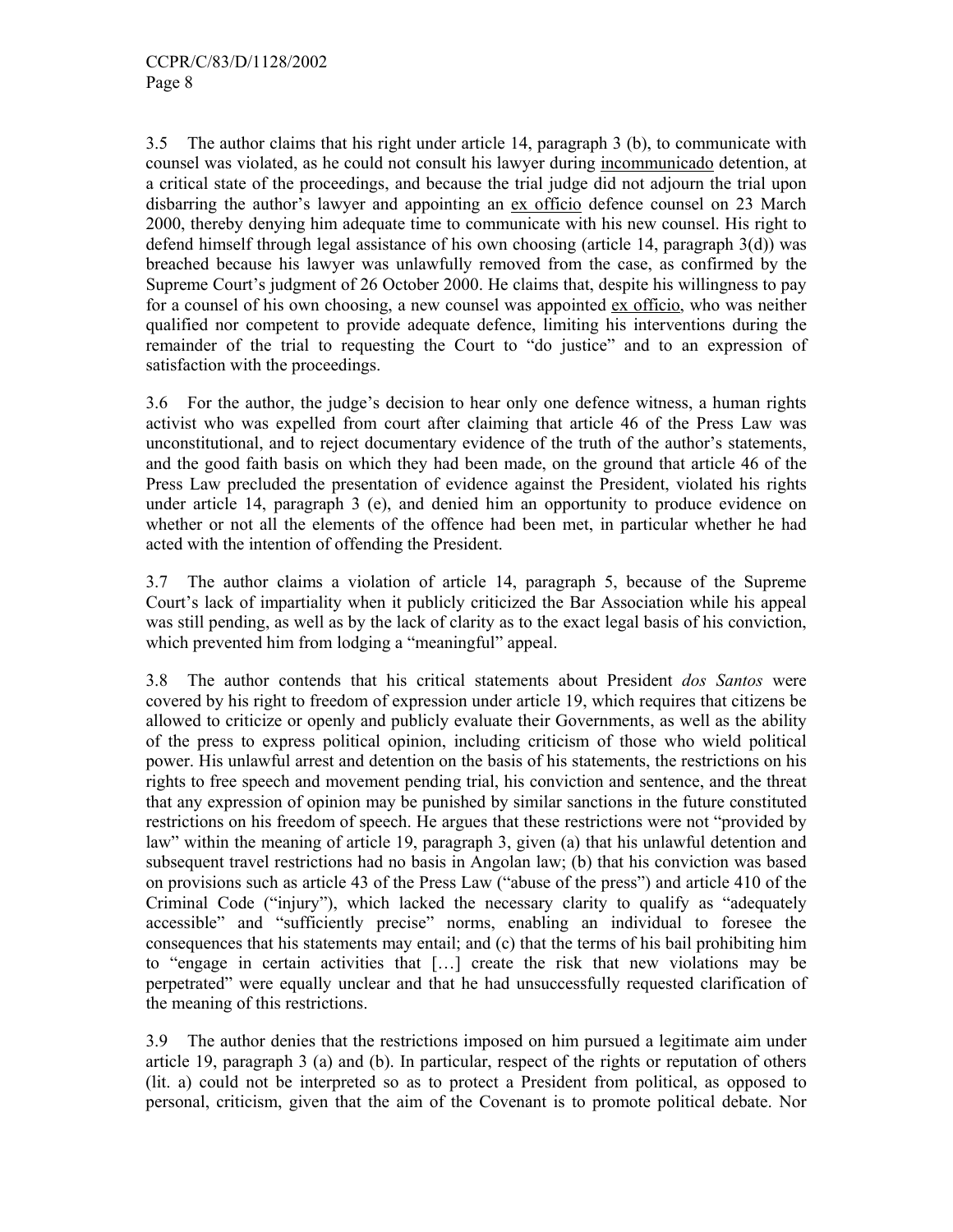were the measures against him necessary or proportionate to achieve a legitimate purpose, considering (a) that the limits of acceptable criticism are wider regarding politicians as opposed to private individuals, who do not enjoy comparable access to effective channels of communication to counteract false statements; (b) that he was convicted for his statements without having had an opportunity to defend the factual basis of these statements or to establish the good faith basis on which they were made; and (c) that the use of criminal rather than civil penalties against him, in any event, constitutes a disproportionate means of protecting the reputation of others.

3.10 Lastly, the author claims a violation of article 12, which includes a right to obtain the necessary travel documents for leaving one's country. His prevention from leaving Angola on 12 December 2000 and the confiscation, without any justification, of his passport, which was withheld until February 2001, despite his repeated attempts to recover it and to clarify his legal entitlement to travel, had no legal basis, as the bail restrictions no longer applied and since the Supreme Court's judgment did not include any penalty inhibiting free movement. He contends that, in addition to article 12, these measures also violated his freedom of expression by precluding his participation in the conference organized by the Open Society Institute in South Africa.

3.11 The author claims that he same matter is not being examined under another procedure of international investigation or settlement and that he has exhausted domestic remedies, as he unsuccessfully tried to initiate habeas corpus proceedings to challenge the lawfulness of his arrest and detention and also appealed his conviction and sentence to the Supreme Court, the highest judicial authority in Angola.

3.12 The author seeks compensation for the alleged violations and requests the Committee to recommend that his conviction be quashed, that the State party clarify that there are no impediments to his freedom of movement, and that articles 45 and 46 of the Press Law be repealed.

#### **State party's failure to cooperate**

4. On 15 November 2002, 15 December 2003, 26 January 2004 and 23 July 2004, the State party was requested to submit to the Committee information on the admissibility and merits of the communication. The Committee notes that this information has still not been received. The Committee regrets the State party's failure to provide any information with regard to the admissibility or the substance of the author's claims. It recalls that it is implicit in article 4, paragraph 2, of the Optional Protocol that States parties examine in good faith all the allegations brought against them, and that they make available to the Committee all information at their disposal. In the absence of a reply from the State party, due weight must be given to the author's allegations, to the extent that they are substantiated.

#### **Issues and proceedings before the Committee**

#### **Consideration of admissibility**

5.1 Before considering any claim contained in a communication, the Human Rights Committee must, in accordance with article 93 of its rules of procedure, decide whether or not it is admissible under the Optional Protocol to the Covenant.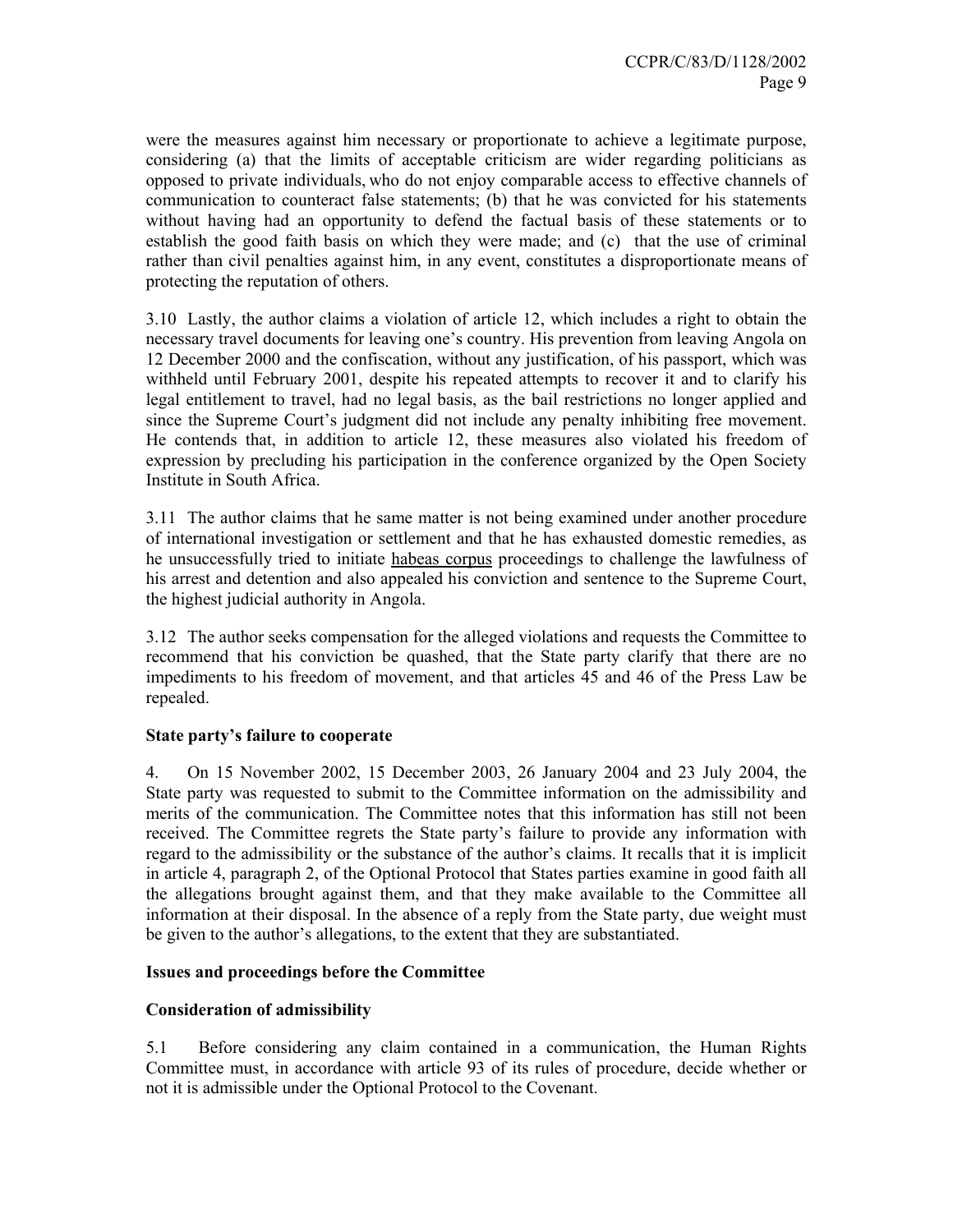-

5.2 The Committee has ascertained that the same matter is not being examined under another procedure of international investigation or settlement for the purposes of article 5, paragraph 2 (a), of the Optional Protocol.

5.3 With regard to the author's allegation that the press and the public were excluded from his trial, in violation of article 14, paragraph 1, the Committee notes that the author did not raise this issue before the Supreme Court. It follows that this part of the communication is inadmissible under articles 2 and 5, paragraph 2 (b), of the Optional Protocol.

5.4 Insofar as the author claims that he was not apprised of the formal charges against him until 40 days after his arrest, the Committee recalls that article 14, paragraph 3 (a), of the Covenant does not apply to the period of remand in custody pending the result of police investigations, $13$  but requires that an individual be informed promptly and in detail of the charge against him, as soon as the charge is first made by a competent authority. Although the author was formally charged on 25 November 1999, that is, one week after the indictment had been "approved" by the prosecution, he did not raise this delay on appeal. The Committee therefore concludes that this part of the communication is inadmissible under article 5, paragraph 2 (b), of the Optional Protocol.

5.5 As to the claim that the conviction of more serious crimes than the ones charged by the prosecution violated the author's right under article 14, paragraph 3 (b), the Committee has noted the argument, in the Supreme Court's judgement of 26 October 2000, that a judge may convict a defendant of a more serious offence than the one that he was accused of, as long as the conviction is based on the facts described in the indictment. It recalls that it is generally for the national courts, and not for the Committee, to evaluate the facts and evidence in a particular case, or to review the interpretation of domestic legislation, unless it is apparent that the courts' decisions are manifestly arbitrary or amount to a denial of justice. The Committee considers that the author has not adequately substantiated that there was any absence of fair notice of the charges confronting him, nor has he otherwise substantiated any defects in relation to the Supreme Court's finding that a judge is not bound by the prosecution's legal evaluation of the facts as included in the indictment. Accordingly, this part of the communication is inadmissible under article 2 of the Optional Protocol.

5.6 As regards the author's claim that article 14, paragraph 3 (b), was also violated because the trial judge did not adjourn the trial after having replaced his lawyer by an ex officio counsel, thereby denying him adequate time to consult with his new counsel to prepare his defence, the Committee notes that the material before it does not reveal that the author, or his new counsel, requested an adjournment on grounds of insufficient time to prepare the defence. If counsel felt that they were not properly prepared, it was incumbent on him to request the adjournment of the trial.<sup>14</sup> In this respect, the Committee refers to its jurisprudence that a State party cannot be held responsible for the conduct of a defence lawyer, unless it was, or should have been, manifest to the judge that the lawyer's behaviour

<sup>&</sup>lt;sup>13</sup> See Communication No. 253/1987, *Kelly v. Jamaica*, Views adopted on 8 April 1991, para. 5.8.

<sup>14</sup> See Communication No. 349/1989, *Wright v. Jamaica*, Views adopted on 27 July 1992, at para. 8.4.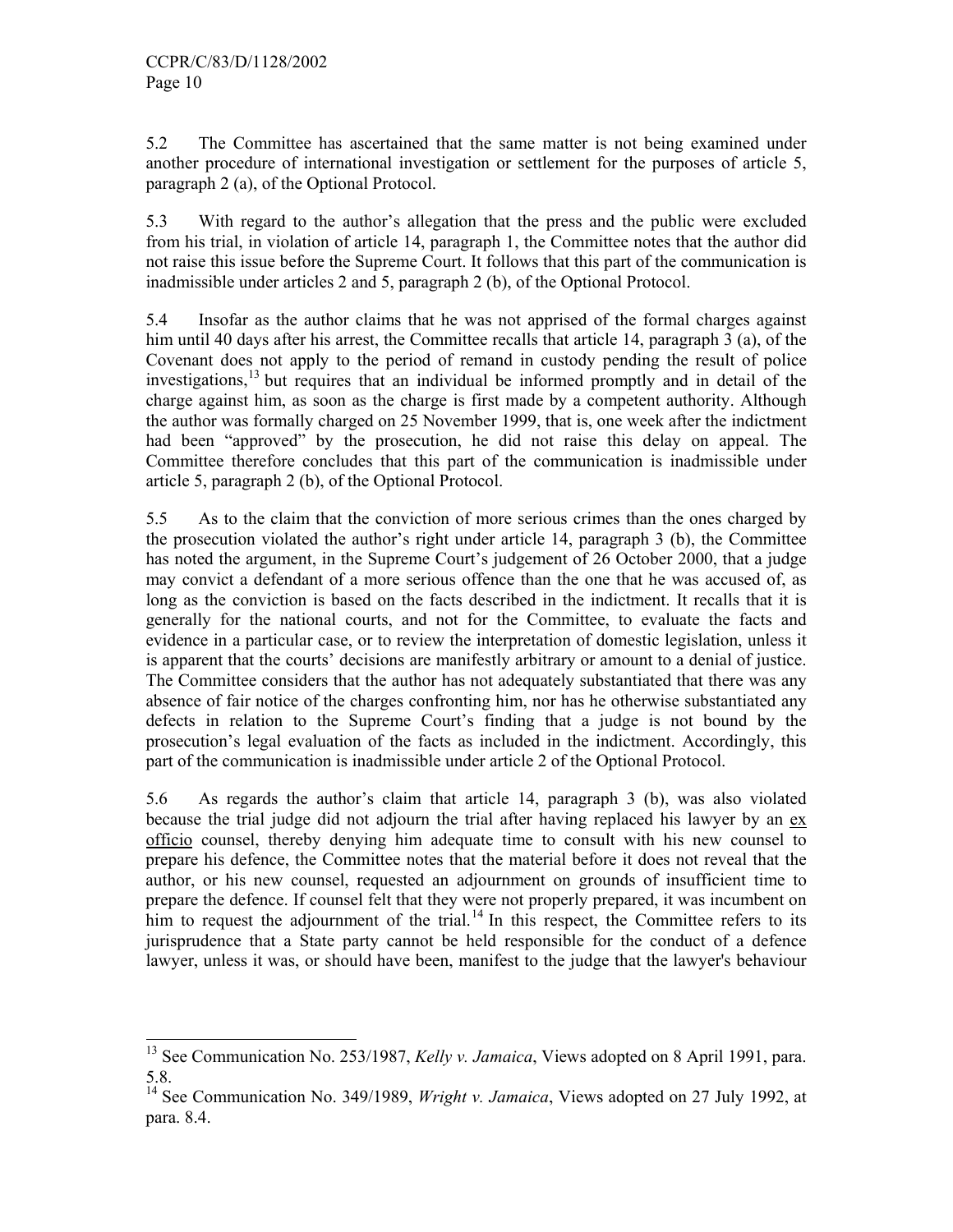was incompatible with the interests of justice.<sup>15</sup> It considers that the author has not substantiated, for purposes of admissibility, that failure to adjourn the trial was manifestly incompatible with the interests of justice. Accordingly, this part of the communication is inadmissible under article 2 of the Optional Protocol.

5.7 As to the author's claim that his right to defend himself through legal assistance of his own choosing (article 14, paragraph 3 (d)) was breached, the Committee notes that the Supreme Court, while annulling the temporary suspension of the author's lawyer, did not pronounce itself on the legality of the lawyer's removal from the trial. On the contrary, it held that the abandonment of a client by a lawyer, outside situations specifically allowed by law, was subject to disciplinary sanctions under applicable regulations. In its public notice, the Supreme Court, instead of defending the judge's decision to debar the author's lawyer, expressed its concern about the effects of the Bar Associations criticism (causing "an unjustly suspicious climate […] discrediting [the judiciary] both domestically and abroad"), while emphasizing that the trial judge's decision "may be cured by a higher court in the legal process." The Supreme Court subsequently declared the author's lawyer's six-month suspension null and void. Similarly, it does not transpire from the trial transcript that counsel was appointed against the author's will or that he limited his interventions during the remainder of the trial to redundant pleadings. According to the transcript, the author, when asked whether he intended to designate a new legal representative, declared that he would leave such decision to the Court. The Committee concludes that the author has not substantiated, for purposes of admissibility, that the removal of his lawyer from the trial was unlawful or arbitrary, that counsel was appointed against the author's will, or that he was unqualified to provide effective legal representation. Accordingly, this part of the communication is inadmissible under article 2 of the Optional Protocol.

5.8 With respect to the alleged violation of article 14, paragraph 3 (e), by the trial judge's decision to admit only one defence witness, who was expelled from the court after criticizing Article 46 of the Press Law as unconstitutional, the Committee notes that it does not transpire from the Supreme Court's judgment of 26 October 2000, or from any other document at its disposal, that the author raised this claim on appeal. Consequently, this part of the communication is inadmissible under article 5, paragraph 2 (b), of the Optional Protocol for failure to exhaust domestic remedies.

5.9 While noting that the author based his appeal, inter alia, on the fact that the trial judge had rejected the documentary evidence presented by him in defence of the truth of his statements, the Committee notes that it is in principle beyond its competence to determine whether national courts properly evaluate the admissibility of evidence, unless it is apparent that their decision is manifestly arbitrary or amounts to a denial of justice. In the instant case, the Committee notes that the Provincial Court and, in particular, the Supreme Court examined whether the Press Law lawfully precludes the defence of the truth in relation to statements concerning the Angolan President, and it finds no evidence that their findings suffered from the above defects. It therefore considers that the author has not substantiated this part of his claim under article 14, paragraph 3 (e), for purposes of admissibility, and concludes that this part of the communication is inadmissible under article 2 of the Optional

<sup>&</sup>lt;sup>15</sup> See Communications No. 980/2001, *Hussain v. Mauritius*, decision on admissibility adopted on 18 March 2002, at para. 6.3, and No. 618/1995, *Campbell v. Jamaica*, Views adopted on 20 October 1998, at para. 7.3.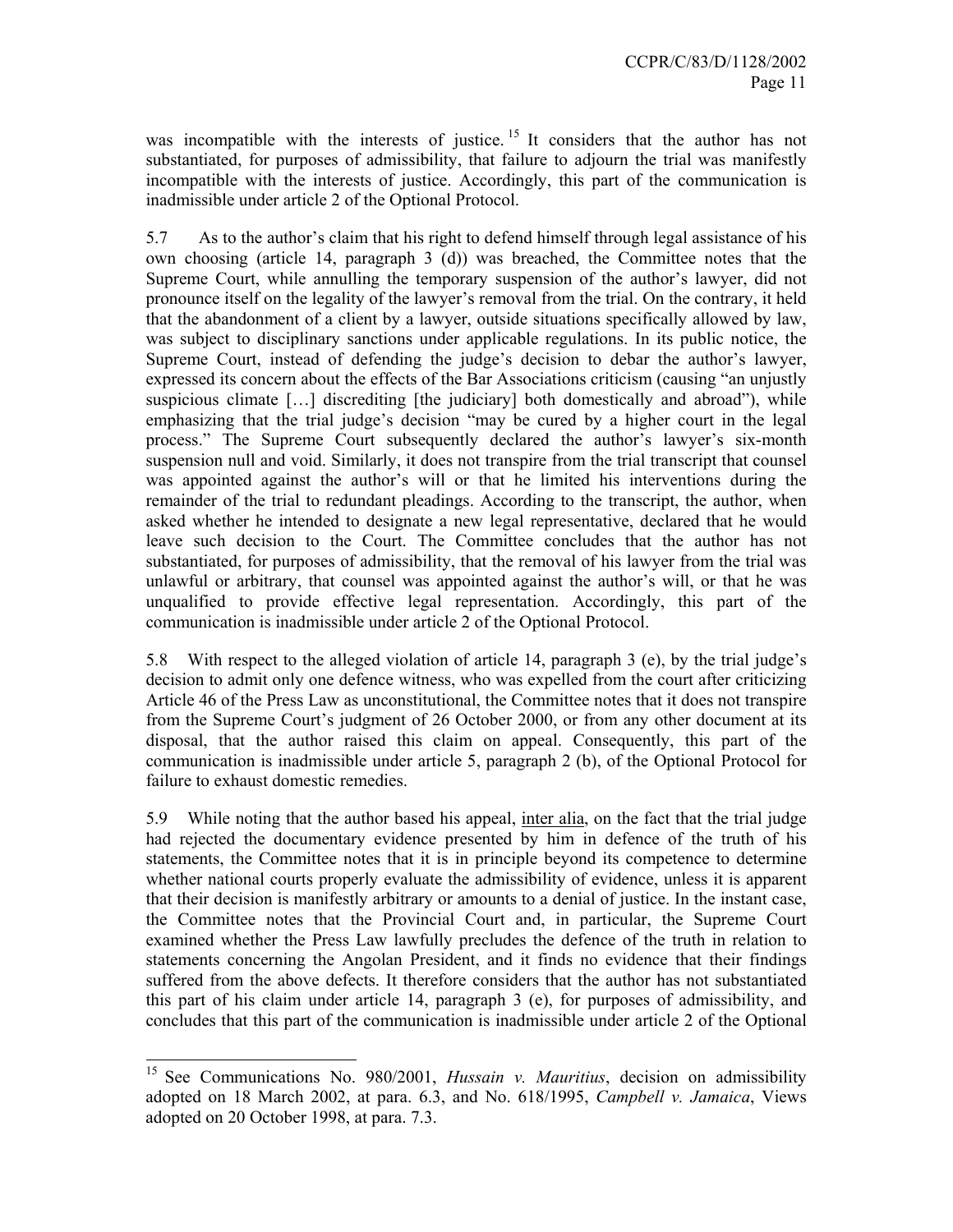Protocol.

5.10 As regards the author's claim that his right under article 14, paragraph 5, was violated because of the lack of clarity about the legal basis for his conviction by the Provincial Court, and because the Supreme Court's impartiality was undermined by its public notice of 7 April 2000, the Committee observes that the crime of which the author was convicted (abuse of the press by defamation) is described with sufficient clarity in the Provincial Court's judgment. The Committee therefore concludes that the author has not sufficiently substantiated his claim, for purposes of admissibility, and that this part of the communication is inadmissible under article 2 of the Optional Protocol.

5.11 As to the remainder of the communication, the Committee considers that the author has sufficiently substantiated his claims for purposes of admissibility.

5.12 On the issue of exhaustion of domestic remedies, the Committee notes that the author raised the substance of his claims under article 9 in his application for habeas corpus, which, according to him, was never adjudicated by the Angolan courts. As regards the author's claim under article 19 of the Covenant, the Committee notes that he invoked "the right of political and social criticism and of the freedom of the press" on appeal. It furthermore notes the author's claim (in relation to article 12 of the Covenant) that he "took repeated legal measures to recover his passport and [to] clarify, legally, his entitlement to travel but was hampered by complete lack of access to information regarding his travel documents," and observes that, in the circumstances, no domestic remedies were available to the author.

5.13 In the absence of any information from the State party to the contrary, the Committee concludes that the author has met the requirements of article 5, paragraph 2 (b), of the Optional Protocol, and that the communication is admissible, insofar as it appears to raise issues under articles 9, paragraphs 1 to 5, 12, 14, paragraph 3(b) (inasmuch as author's inability to have access to counsel during his incommunicado detention is concerned), and 19 of the Covenant.

## **Consideration of the merits**

-

6.1 The first issue before the Committee is whether the author's arrest on 16 October 1999 and his subsequent detention until 25 November 1999 were arbitrary or otherwise in violation of article 9 of the Covenant. In accordance with the Committee's constant jurisprudence,<sup>16</sup> the notion of "arbitrariness" is not to be equated with "against the law", but must be interpreted more broadly to include elements of inappropriateness, injustice, lack of predictability and due process of law. This means that remand in custody must not only be lawful but reasonable and necessary in all the circumstances, for example to prevent flight, interference with evidence or the recurrence of crime. No such element has been invoked in the instant case. Irrespective of the applicable rules of criminal procedure, the Committee observes that the author was arrested on, albeit undisclosed, charges of defamation which, although qualifying as a crime under Angolan law, does not justify his arrest at gunpoint by 20 armed policemen, nor the length of his detention of 40 days, including 10 days of

<sup>16</sup> See Communication No. 305/1988, *Van Alphen v. The Netherlands*, Views adopted on 23 July 1990, at para. 5.8; Communication No. 458/1991, *Mukong v. Cameroon*, Views adopted on 21 July 1994, at para. 9.8; Communication No. 560/1993, *A. v. Australia*, Views adopted on 3 April 1997, at para. 9.2.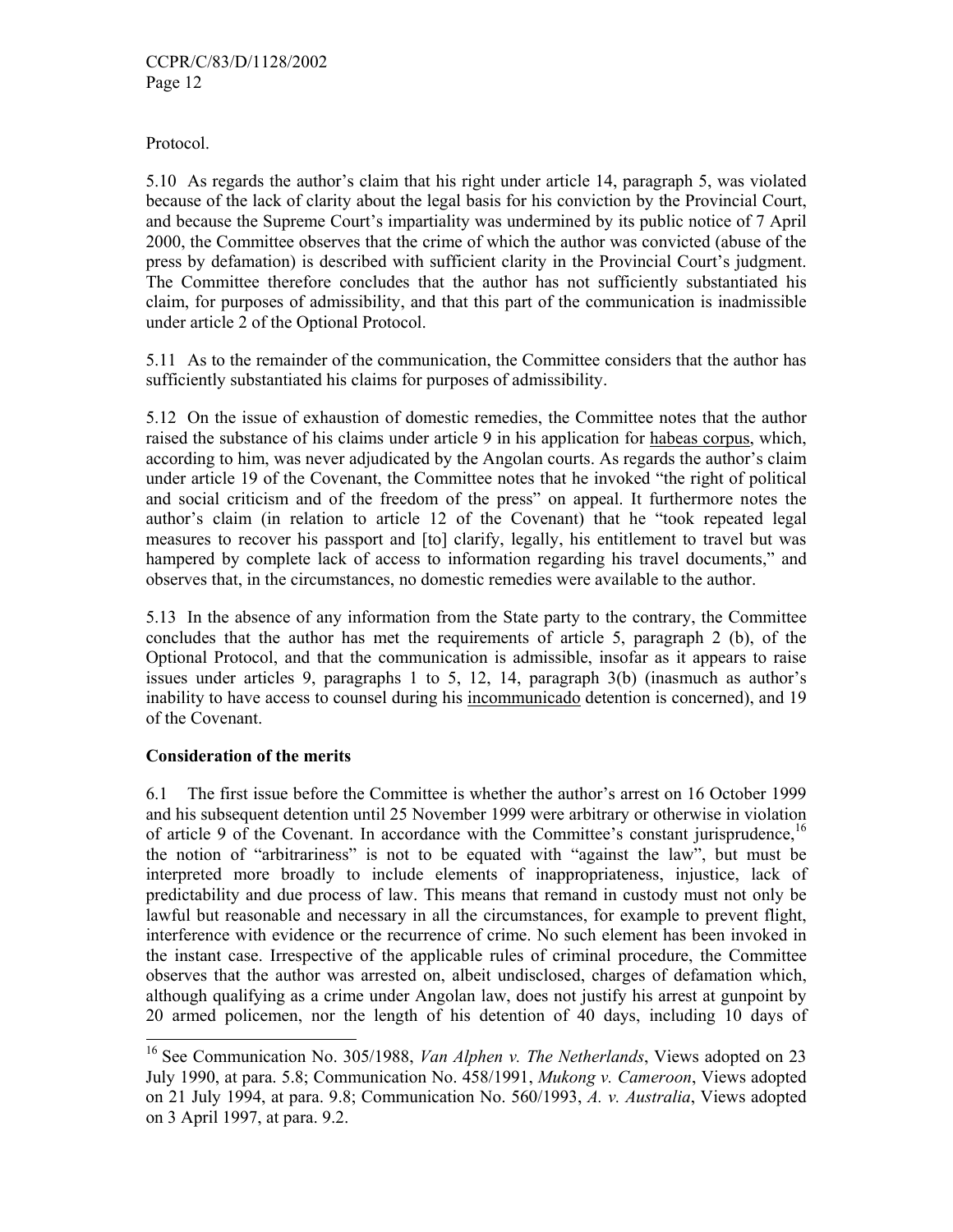incommunicado detention. The Committee concludes that in the circumstances, the author's arrest and detention were neither reasonable nor necessary but, at least in part, of a punitive character and thus arbitrary, in violation of article 9, paragraph 1.

6.2 The Committee notes the author's uncontested claim that he was not informed of the reasons for his arrest and that he was charged only on 25 November 1999, 40 days after his arrest on 16 October 1999. It considers that the chief investigator's statement, on 16 October 1999, that the author was held as a *UNITA* prisoner, did not meet the requirements of article 9, paragraph 2. In the circumstances, the Committee concludes that there has been a violation of article 9, paragraph 2.

6.3 As regards the author's claim that he was not brought before a judge during the 40 days of detention, the Committee recalls that the right to be brought "promptly" before a judicial authority implies that delays must not exceed a few days, and that incommunicado detention as such may violate article 9, paragraph 3.<sup>17</sup> It takes note of the author's argument that his 10day incommunicado detention, without access to a lawyer, adversely affected his right to be brought before a judge, and concludes that the facts before it disclose a violation of article 9, paragraph 3. In view of this finding, the Committee need not pronounce itself on the alleged violation of article 14, paragraph 3(b).

6.4 As to the author's claim that, rather than being detained in custody for 40 days, he should have been released pending trial, in the absence of a risk of flight, the Committee notes that the author was not charged until 25 November 1999, when he was also released from custody. He was therefore not "awaiting" trial within the meaning of article 9, paragraph 3, before that date. Moreover, he was not brought before a judicial authority before that date, which could have determined whether there was a lawful reason to extend his detention. The Committee therefore considers that the illegality of the author's 40-day detention, without access to a judge, is subsumed by the violations of article 9, paragraphs 1 and 3, first sentence, and that no issue of prolonged pre-trial detention arises under article 9, paragraph 3, second sentence.

6.5 As regards the alleged violation of article 9, paragraph 4, the Committee recalls that the author had no access to counsel during his incommunicado detention, which prevented him from challenging the lawfulness of his detention during that period. Even though his lawyer subsequently, on 29 October 1999, applied for habeas corpus to the Supreme Court, this application was never adjudicated. In the absence of any information from the State party, the Committee finds that the author's right to judicial review of the lawfulness of his detention (article 9, paragraph 4) has been violated.

6.6 With respect to the author's claim under article 9, paragraph 5, the Committee recalls that this provision governs the granting of compensation for arrest or detention that is "unlawful" either under domestic law or within the meaning of the Covenant.<sup>18</sup> It recalls that the circumstances of the author's arrest and detention gave rise to violations of article 9, paragraphs 1 to 4, of the Covenant, and notes the author's uncontested argument that the State party's failure to bring him before a judge during his 40-day detention also violated

<sup>17</sup> Communication No. 277/1988, *Terán Jijón v. Ecuador*, Views adopted on 26 March 1992, at para. 5.3.

<sup>&</sup>lt;sup>18</sup> See Communication No. 560/1993, A. v. Australia, Views adopted on 3 April 1997, at para. 9.5.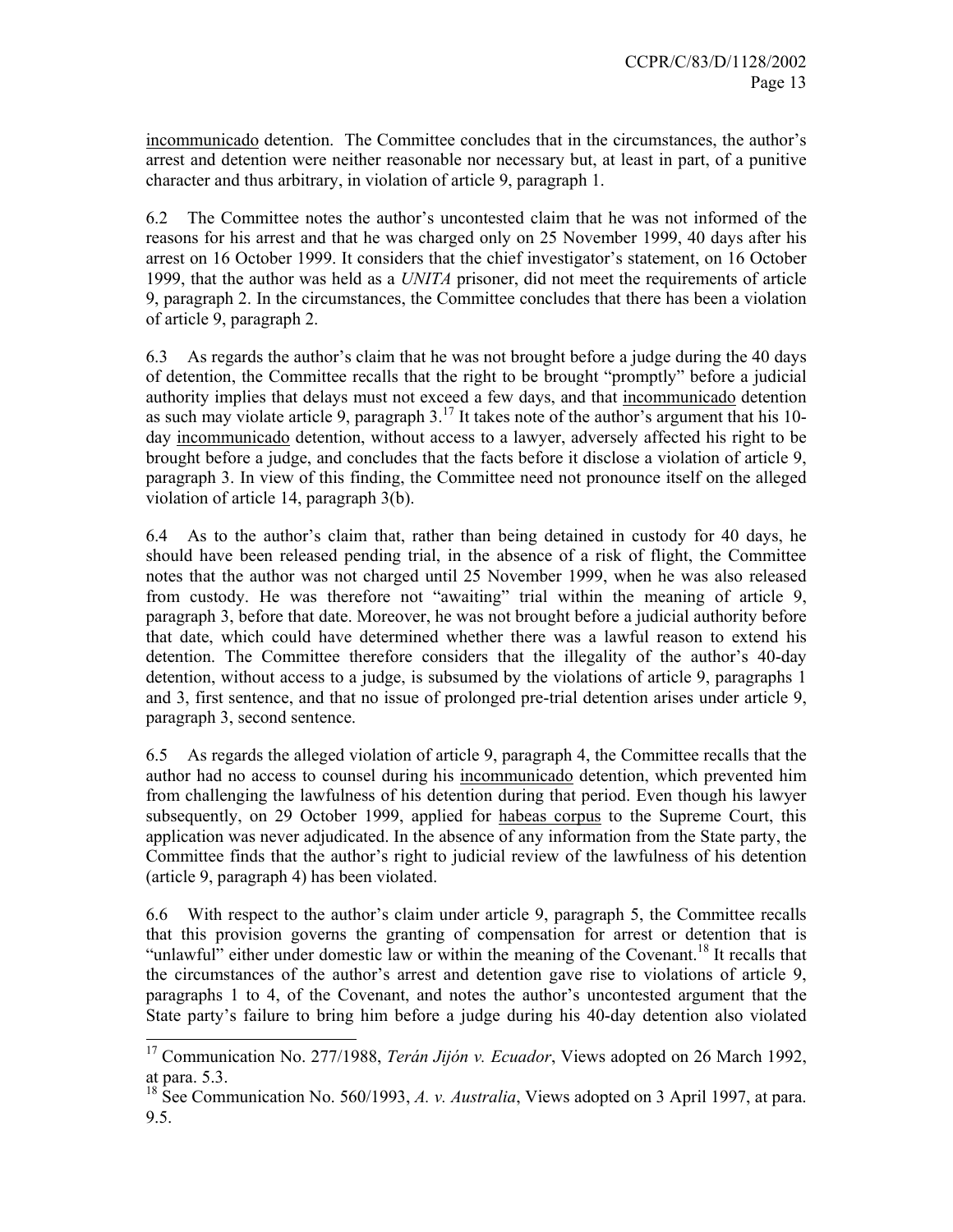-

article 38 of the Angolan Constitution. Against this background, the Committee deems it appropriate to deal with the issue of compensation in the remedial paragraph.

6.7 The next issue before the Committee is whether the author's arrest, detention and conviction, or his travel constraints, unlawfully restricted his right to freedom of expression, in violation of article 19 of the Covenant. The Committee reiterates that the right to freedom of expression in article 19, paragraph 2, includes the right of individuals to criticize or openly and publicly evaluate their Governments without fear of interference or punishment.<sup>19</sup>

6.8 The Committee refers to its jurisprudence that any restriction on the right to freedom of expression must cumulatively meet the following conditions set out in paragraph 3 of article 19: it must be provided for by law, it must serve one of the aims enumerated in article 19, paragraph 3 (a) and (b), and it must be necessary to achieve one of these purposes. The Committee notes that the author's final conviction was based on Article 43 of the Press Law, in conjunction with Section 410 of the Criminal Code. Even if it were assumed that his arrest and detention, or the restrictions on his travel, had a basis in Angolan law, and that these measures, as well as his conviction, pursued a legitimate aim, such as protecting the President's rights and reputation or public order, it cannot be said that the restrictions were necessary to achieve one of these aims. The Committee observes that the requirement of necessity implies an element of proportionality, in the sense that the scope of the restriction imposed on freedom of expression must be proportional to the value which the restriction serves to protect. Given the paramount importance, in a democratic society, of the right to freedom of expression and of a free and uncensored press or other media,  $^{20}$  the severity of the sanctions imposed on the author cannot be considered as a proportionate measure to protect public order or the honour and the reputation of the President, a public figure who, as such, is subject to criticism and opposition. In addition, the Committee considers it an aggravating factor that the author's proposed truth defence against the libel charge was ruled out by the courts. In the circumstances, the Committee concludes that there has been a violation of article 19.

6.9 The last issue before the Committee is whether the author's prevention from leaving Angola on 12 December 2000 and the subsequent confiscation of his passport were in violation of article 12 of the Covenant. It notes the author's contention that his passport was confiscated without justification or legal basis, as his bail restrictions no longer applied, and that he was denied access to information about his entitlement to travel. In the absence of any justification advanced by the State party, the Committee finds that the author's rights under article 12, paragraph 1, have been violated.

7. The Human Rights Committee, acting under article 5, paragraph 4, of the Optional Protocol to the International Covenant on Civil and Political Rights, is of the view that the facts before it reveal violations of article 9, paragraphs 1, 2, 3 and 4, and of articles 12 and 19 of the Covenant.

8. In accordance with article 2, paragraph 3, of the Covenant, the author is entitled to an effective remedy, including compensation for his arbitrary arrest and detention, as well as for the violations of his rights under articles 12 and 19 of the Covenant. The State party is under

<sup>19</sup> See Communications Nos. 422/1990, 423/1990 and 424/1990, *Aduayom et al. v. Togo*, Views adopted on 12 July 1996, at para. 7.4.

 $^{20}$  See Human Rights Committee, General Comment 25 [57], 12 July 1996, at para. 25.